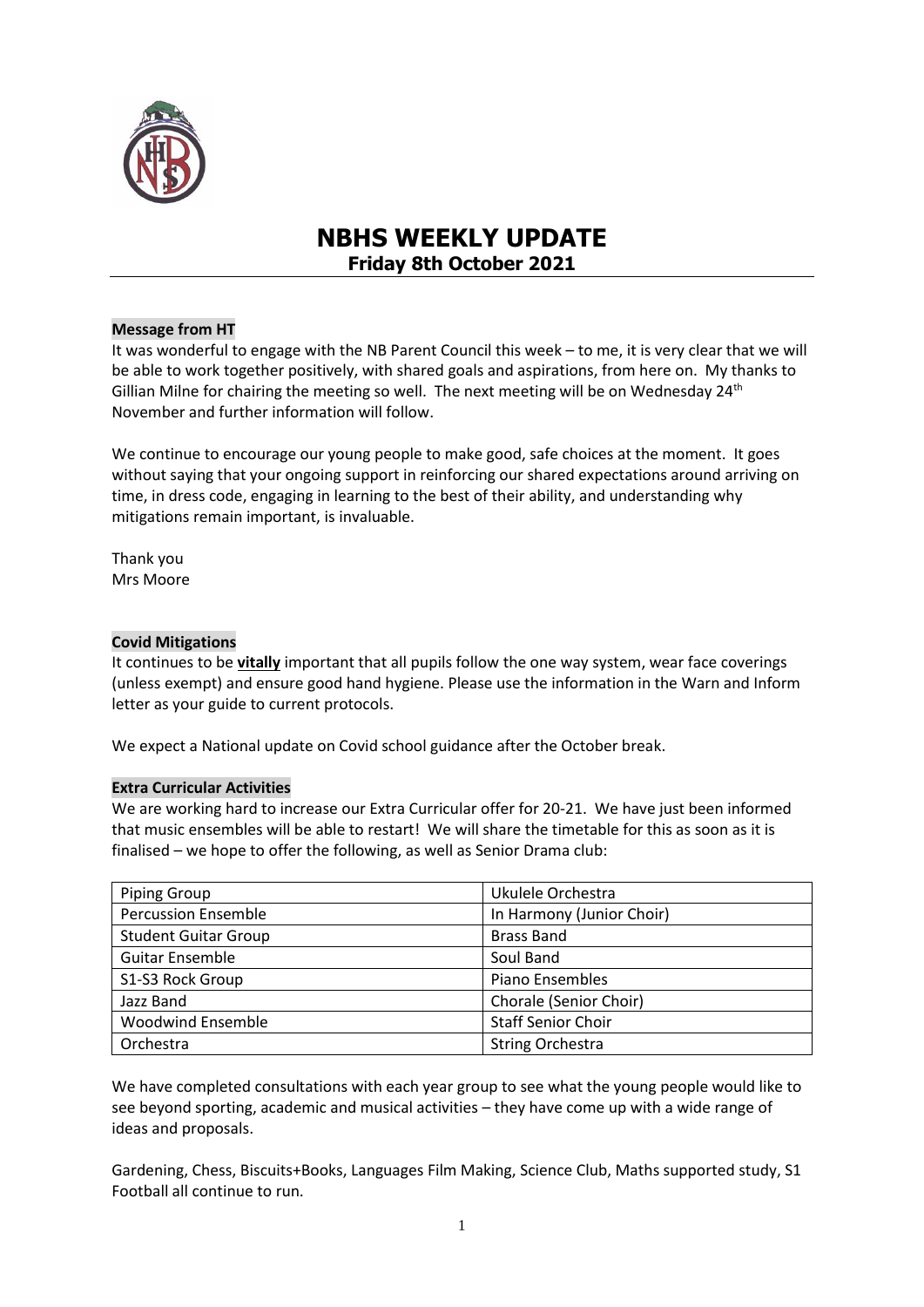# **October Holiday Venturing Out programme**

# **Venturing Out CIC – October Holiday Activities!**



# **Get the kids outdoors and adventuring this October Holidays with Venturing Out!**

**Venturing Out are running October Holiday Activities for children aged 8 to 14. All activities take place in East Lothian and include activities such as Bushcraft, Trail Cycling, Water Activities, Mini Expedition and Rock Climbing. Full information on all holiday activities can be found here: [Outdoor activity camps for kids East Lothian and](https://www.venturingout.org.uk/school-holidays)  Edinburgh — [Venturing Out](https://www.venturingout.org.uk/school-holidays)**

**For further information, you can email [claire@venturingout.org.uk](mailto:claire@venturingout.org.uk)**

#### **Sporting Success**

Scottish Schools' Athletics Association Road Race 2021 Cerys Wright - 1st - S1 Girls Freya Brown - 2nd - S1 Girls Innes Wright - 10th - S3/S4 Boys Maja Thomson - 3rd - S5/S6 Girls

Fantastic!

#### **North Berwick Rugby Results and Fixtures**

NB U13s won 52 0 against Lasswade (Away) NB U14s lost 28 37 against Boroughmuir (Home) NB U15s lost 38 56 against Boroughmuir (Home) NB U16s won 31 36 against Boroughmuir (Away) Image attached of winning squad NB U12s Girls won against two Berwick sides Image attached of the 6 players NB U14s Girls combined with Edinburgh Harlequins to beat Kelso and narrowly losing to Gala

Upcoming fixtures this week on Saturday 9th October: NBHS age groups v Haddington in the Conference

Go NB!!

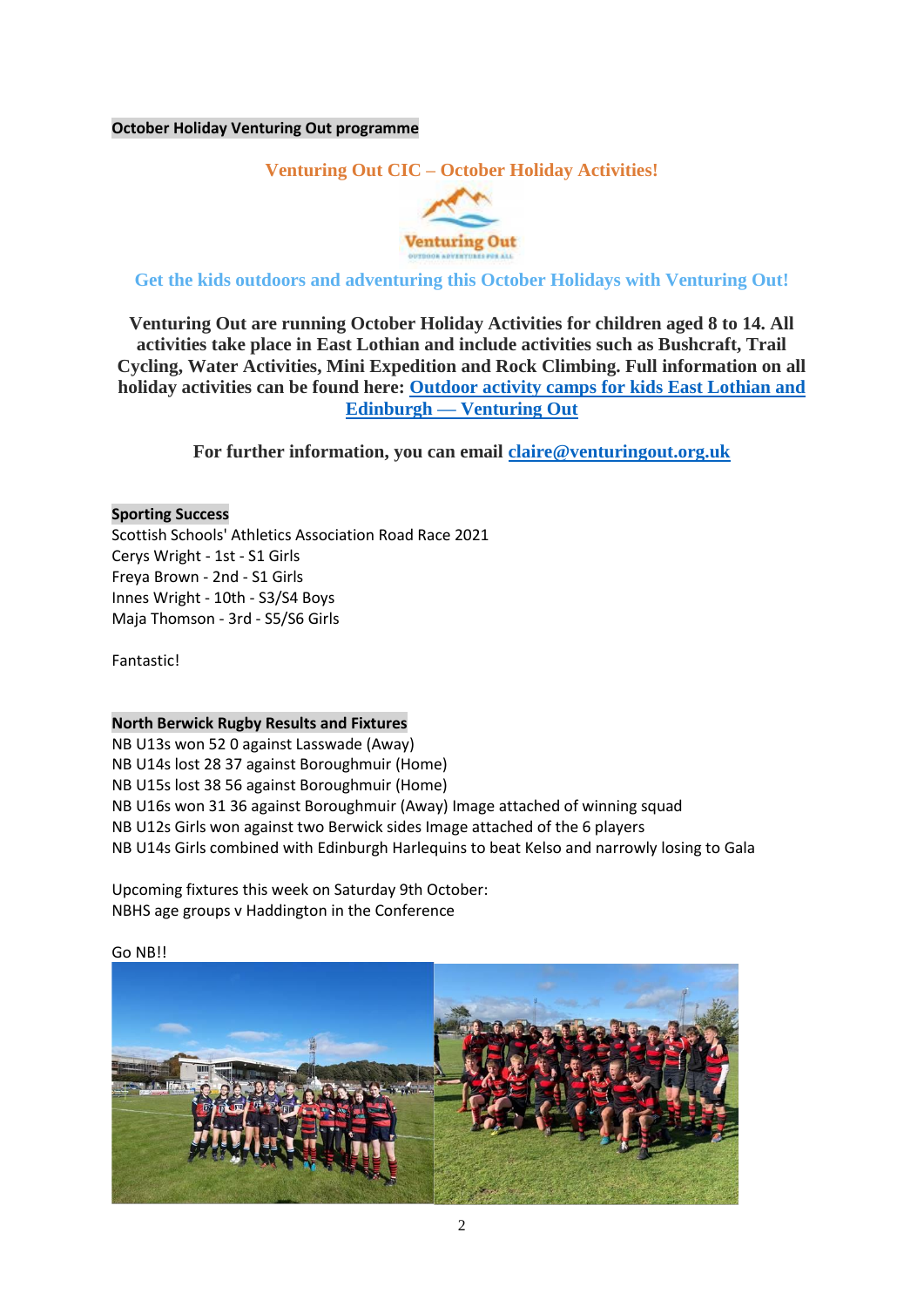# **Absent Pupils Accessing Learning**

We appreciate there is a need to ensure provision for learning is in place for young people selfisolating or awaiting test results. I understand that there is already good practice in place in the use of Google Classroom which can support this.

As Google Classroom has been set up for every class, key powerpoints or topic overviews are being routinely posted in class spaces. Assignments and home learning are also often posted for young people to access.

Please encourage your young person to check their Google Classrooms in the first instance.

Nationally, there are supplementary online learning offers available to all pupils as follows:

- The E-Sgoil online offer for Senior Phase learners can be accessed on GLOW and instructions for this are on our own school website: [https://www.edubuzz.org/northberwickhigh/wp](https://www.edubuzz.org/northberwickhigh/wp-content/blogs.dir/894/files/2020/10/GLOW-e-Sgoil-User-Guide-2020.pdf)[content/blogs.dir/894/files/2020/10/GLOW-e-Sgoil-User-Guide-2020.pdf](https://www.edubuzz.org/northberwickhigh/wp-content/blogs.dir/894/files/2020/10/GLOW-e-Sgoil-User-Guide-2020.pdf)
- For BGE learners, there are resources on West-OS, also accessed through GLOW the app will appear on the pupils' launch pad
- The National E-Learning Offer (NELO) can be accessed here: <https://education.gov.scot/nelo/>
- SCHOLAR resources for seniors can be found here:<https://scholar.hw.ac.uk/>

# **Asymptomatic Testing**

With children back at school it's important to be aware of the latest guidance to help everyone stay safe.

For the latest information, visit:

[gov.scot/publications/coronavirus-covid-19-getting-tested](file://///nb-server1/subjects/Admin/Diane/Weekly%20update/September%202021/gov.scot/publications/coronavirus-covid-19-getting-tested)

Testing can help reduce the risks of an outbreak. Pupils should test themselves twice a week, reporting the results online even if they are negative or void.

# **Parents coming into school building**

Please note that the following COVID-19 mitigation measure remains in place during this time: parents and carers cannot come into the school building. Unfortunately, this means that if your child forgets something, you cannot drop the item off at school for them.

# **COVID-19 Lateral Flow Test Replacements**

If a pupil requires a replacement lateral flow test kit they can obtain it in one of the following ways:

- E-mail your request to [admin@northberwickhigh.elcschool.org.uk](mailto:admin@northberwickhigh.elcschool.org.uk)
- Ask a member of staff at the office

# **Attendance Mailbox**

Separate from the East Lothian COVID-19 email address mentioned above, we would like to remind you that NBHS has a dedicated email address for all attendance matters. There is no need to phone